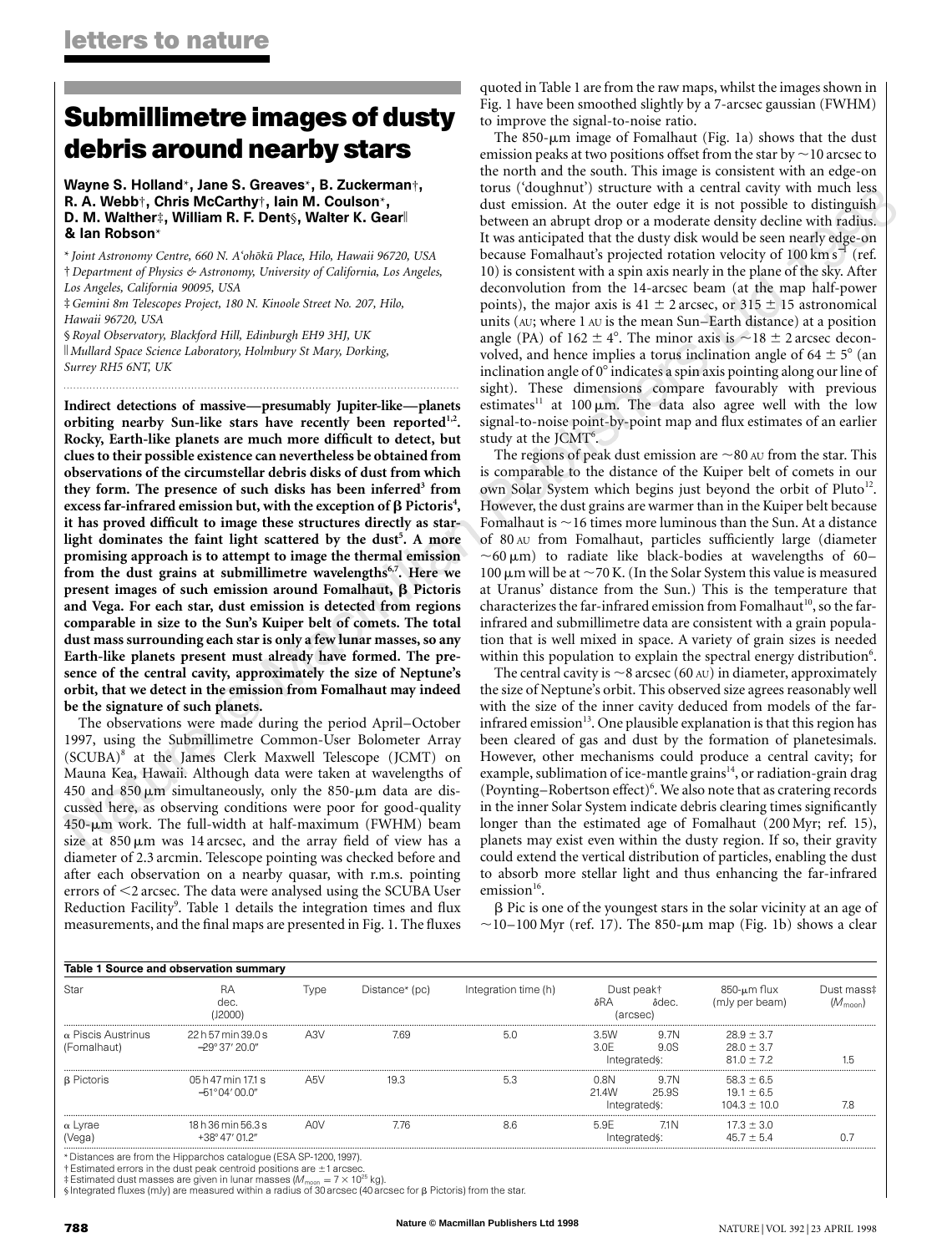### **letters to nature**

elongation of the dust emission with a PA of  $32 \pm 4^{\circ}$ , which, given the resolution of the JCMT beam, is consistent with optical and near-infrared images (for example,  $30.7 \pm 0.7^{\circ}$ ; ref. 18). The dust emission peaks on the stellar position and extends along the major axis to an observed radius of  $\sim$ 13 arcsec (250 AU). The deconvolved size of the disk is  $22 \times 11(\pm 3)$  arcsec (that is, unresolved in the minor axis), giving an inclination angle of  $>60^{\circ}$ .

the disk (although such a feature does not appear in optical images), In addition to the main disk, separated patches of emission are seen further out in Fig. 1b, two of which are fairly closely aligned with the plane of the disk. The most prominent of these (RA 21 W, dec 26 S) lies at a PA of 37 ( $\pm$ 6)<sup>°</sup> and has a flux of 19.1 mJy per beam. This is almost certainly a real detection and has a PA consistent with a feature in the disk plane. This could be a fragmented outer part of



Figure 1850- $\mu$ m images of the dust emission around Fomalhaut (a),  $\beta$  Pictoris (b) and Vega (c). North is up, and east is to the left. In each map the star position is at 0,0 (indicated by the ''star'' symbol). The diameter of the telescope beam at halfpower is shown by the circle in each image. The bars adjacent to the images show the apparent diameter of our Solar System (80 AU) if it were located at the stellar distances. As indicated by the colour-scale bar on each image the falsecolour scale is linear, and the contours are at  $1\sigma$  intervals starting from  $2\sigma$ (dashed). These images have been smoothed with a 7-arcsec gaussian (fullwidth at half-maximum) to improve the signal-to-noise ratio. After smoothing, the individual map 1 $\sigma$  contour levels are 2.2, 4.0 and 1.9 mJy per beam for Fomalhaut,  $\beta$ Pic and Vega respectively. It is estimated that Vega has a photospheric contribution to the submillimetre flux of  $5$  ( $\pm$ 1) mJy per beam. Subtraction of a scaled 5 mJy point-spread function from the 15 mJy measured at the 0,0 position suggests a dip in the dust emission at the star, significant at about the  $2\sigma$  level (data not shown). Additional peaks (for example, to the southwest in **b**) could potentially be due to confusion by distant galaxies. We have therefore examined background regions of the stellar images, and in a total area of 13.5 arcmin<sup>2</sup> (which includes unpublished data on  $\epsilon$  Eridani), four sources were detected that could be galaxies. All of these are  $>$ 3 $\sigma$ , and they have fluxes of 8-12 mJy. This represents a source count of 0.3 per arcmin<sup>2</sup>, and translates to a probability of  $\sim$ 2.5% for finding a galaxy within 10 arcsec of a star. For the  $\beta$  Pic plane, there is a probability of 5% of finding an object within 10° of the plane out to 40 arcsec radius. This represents a conservative upper limit as no 20-mJy galaxies have been found in our images. We note that these results in fact represent the best unbiased source count survey of the submillimetre sky. Our counts agree to within a factor of 2 with the recent SCUBA survey carried out by Smail *et al.*<sup>28</sup>

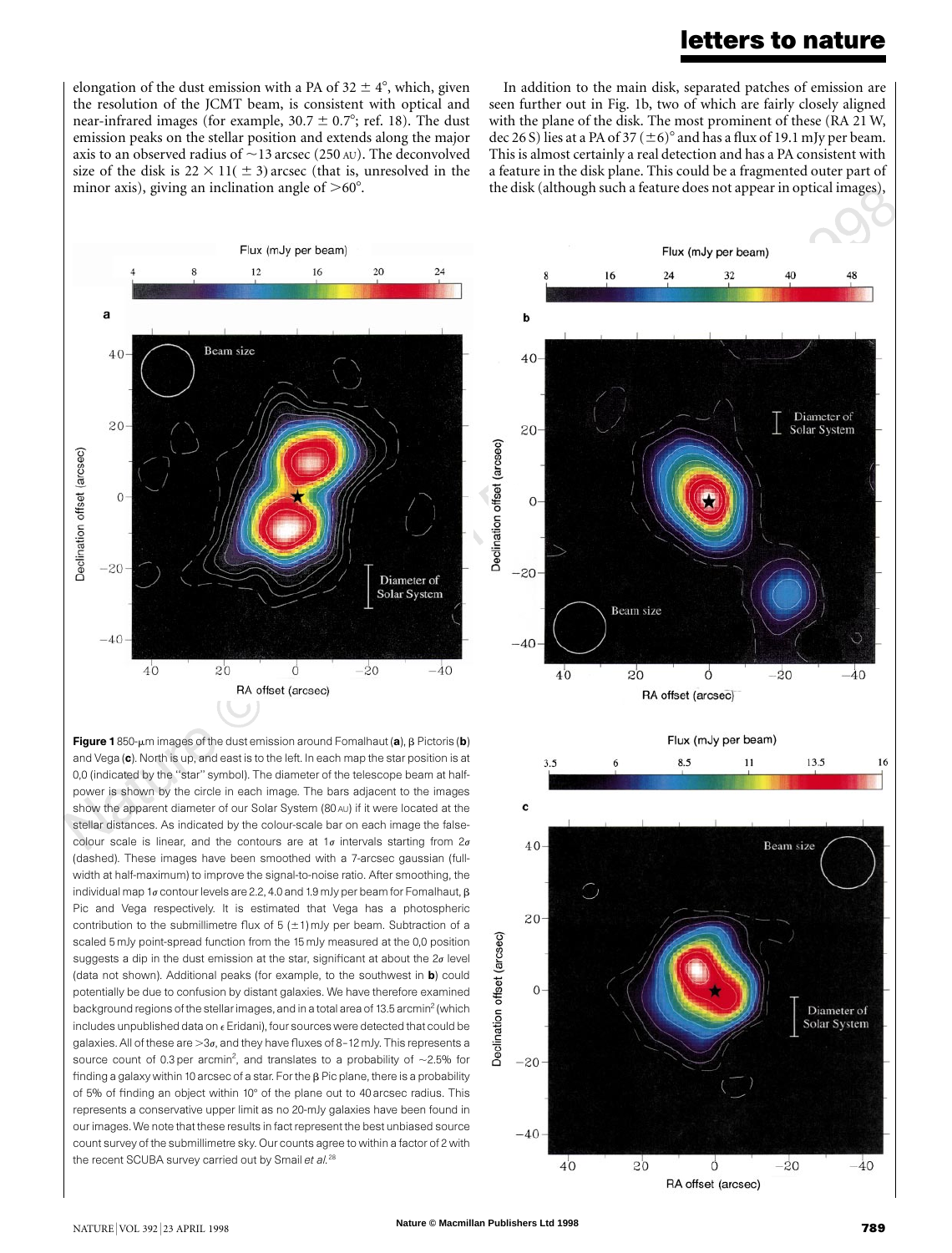### **letters to nature**

or possibly a second disk about a low-mass companion (which would explain why there is no peak of corresponding brightness to the northeast). If the age of the companion is  $\leq$ 10 Myr, then such a disk might not have dissipated, and could be primordial like those around T-Tauri stars, in contrast to the much older debris disks seen around Fomalhaut and Vega. However, recent deep R-band data at a wavelength of 680 nm revealed no companion to a limiting magnitude of  $\sim$ 22 (compare with an R-band magnitude  $\sim$ 4 for  $\beta$  Pic) within 6 arcsec of the southwest offset source (P. Kalas and B. A. Smith, personal communications). On the basis of the cooling models of Burrows *et al*. 24, and an assumed age of 30 Myr for  $\beta$  Pic, the mass of any companion at the offset source position is less than 10 Jupiter masses. Finally, we cannot rule out a coincidental alignment with a background object, such as a distant galaxy, and this possibility is further discussed in the legend to Fig. 1.

The 850- $\mu$ m map of Vega (Fig. 1c) shows an extended, approximately circular structure with dimensions  $24 \times 21 (\pm 3)$  arcsec (deconvolved from the beam size), somewhat smaller than the  $35(\pm 5)$  arcsec derived from far-infrared measurements<sup>19</sup>. Within this is an elongated bright central region orientated northeast– southwest. The peak is 9 arcsec (70 AU) to the northeast of the star's position, and this is unlikely to be an artefact, as it is consistent with the low signal-to-noise detection in the earlier JCMT study<sup>6</sup>. This region has a superficial resemblance to the Fomalhaut image. However, interpreting this as a torus or edge-on disk encounters two serious problems. The low projected rotational velocity  $(22 \text{ km s}^{-1})$  and a spectral line analysis<sup>20</sup> suggest that the star is rapidly rotating and viewed close to pole-on. Also, the extended dust emission is roughly circular, favouring a pole-on geometry.

The northeast peak is brighter than the corresponding emission southwest of the star by  $\sim$  2 $\sigma$ , and so it is unclear whether these are separate objects or part of a symmetrical structure. A symmetrical elongation could be due to perturbation of a disk by a planet, as hypothesized for the warped disk of  $\beta$  Pic<sup>21</sup>. Alternatively, a single peak could be interpreted as an object in orbit about Vega,



Figure 2 Circumstellar dust masses plotted as a function of stellar age (*t*). The data for Fomalhaut, β Pic and Vega (stellar types A0 to A5) are compared to JCMT observations of younger high-mass stars. These include an upper limit for HR4796A<sup>29</sup> and detections of a sample of emission-line A and B type stars<sup>30</sup>. These stars have ages of only 0.1–1 Myr, and are often still associated with their parental molecular clouds. Horizontal error bars indicate the uncertainties in the stellar ages, and for the Ae/Be stars, the vertical error bar is the range of masses around several stars. Mass uncertainties depend on the assumed grain temperatures and absorption coefficients. The plotted values could be up to a factor of 2 lower (if all the grains are at the highest dust temperatures measured in the far-infrared<sup>10</sup>), and upper limits are essentially unconstrained, as very large grains could contribute substantial mass, while adding little to the total emitting area at submillimetre wavelengths.

ngly<br>s in<br>fset surrounded by a concentration of dust. However, circumplanetary disks (such as the one from which Jupiter's moons formed) are expected to dissipate much more rapidly than circumstellar disks, making the presence of such a structure unlikely at Vega's age of 350 Myr (ref. 22). Alternatively, if rocky planetary bodies have formed, the collision of two such objects could inject new dust into the disk, but the objects involved would have to be exceedingly large 'planetesimals' to shed a substantial fraction of a lunar mass in dust. Additional observations were made to investigate this offset peak: first, it was detected by SCUBA at  $1,350 \mu m$  with single point photometry. The 850- and 1,350- $\mu$ m fluxes imply a spectral index of 2.7, consistent with previous observations of dust around young stars<sup>23</sup>. Second, a coronographic image of Vega at  $2.2 \mu m$ , using the Near-Infrared Camera on the Keck 10-m telescope, revealed no companion down to a limiting magnitude of 16. This rules out orbiting companions with masses greater than 12 Jupiter masses, based on models of 350-Myr-old 'superplanets'<sup>24</sup>.

We have compared the amounts of dust observed both to the Solar System and to other stars with younger ages. The ages of Fomalhaut,  $\beta$  Pic and Vega—tens to hundreds of millions of years—span a range of particular interest in the history of our Solar System. The formation of giant planets probably occurred within  $\sim$ 10 Myr, and the Earth within 100 Myr. In addition, the period of heavy bombardment in the inner Solar System by cometary and asteroidal-sized objects lasted  $\sim$  600 Myr (ref. 25).

Dust masses were estimated (Table 1) from the  $850$ - $\mu$ m integrated fluxes using grain temperatures deduced from far-infrared data<sup>10</sup>. As the composition and size of the circumstellar grains remain uncertain, we adopt an  $850$ - $\mu$ m mass absorption coefficient for dust ( $K_{\text{abs}}$ ) of 1.7 cm<sup>2</sup> g<sup>-1</sup> for consistency and ease of comparison with the previous best measured dust masses<sup>6</sup> (the range of values of *K*abs is further discussed in ref. 26). There may be an associated gas component, but, for example, a sensitive search for atomic hydrogen around  $\beta$  Pic has shown that the gas-to-dust ratio is at least 10 times lower than in the interstellar medium, suggesting most of the gas has been dispersed<sup>27</sup>. The derived dust masses are of the order of the Moon's mass, and agree well with the previous values<sup>6</sup>. These masses are plotted in Fig. 2 as a function of stellar age. The apparent decrease in the mass of dust particles with time can be attributed to accumulation into planets, or dispersal by mechanisms such as the Poynting–Robertson effect, stellar winds, and sublimation. Whichever of these mechanisms dominates, the dust masses appear to decrease rapidly between ages of 1 and 100 Myr. Figure 2 suggests that circumstellar dust falls below an Earth mass (80 Moon masses) at an estimated age of 10 Myr. Thus at the ages of Fomalhaut,  $\beta$  Pic and Vega, planetesimal accumulation must be well underway if planetary systems are to form.

Our submillimetre images have provided the first detailed information on the morphology of the dust emission around nearby stars. Ice sublimation and Poynting–Robertson drag need to be investigated as possible causes of the central cavity at Fomalhaut, before planet formation becomes the adopted model. If the offset peaks for Vega and  $\beta$  Pic are physically associated with these stars, then compelling models need to be devised. We plan further submillimetre imaging at  $450 \mu m$ , with 8-arcsec resolution. Such data may reveal details such as warping, a possible signature of planetary perturbations, and, when combined with longer-wavelength results, should enable investigations of grain growth processes.  $\Box$ 

Received 9 January; accepted 17 February 1998.

- 2. Butler, P. & Marcy, G. Detection of extrasolar planets. *Annu. Rev. Astron. Astrophys.* (in the press).
- 3. Aumann, H. H. *et al*. Discovery of a shell around a Lyrae. *Astrophys. J.* **278,** L23–L27 (1984).

<sup>1.</sup> Mayor, M. & Queloz, D. A. Jupiter-sized companion to a solar-type star. *Nature* **378,** 355–359 (1995).

<sup>4.</sup> Smith, B. A. & Terrile, R. J. The circumstellar disk around b Pictoris. *Science* **226,** 1421–1424 (1984). 5. Kalas, P. & Jewitt, D. The detectability of  $\beta$  Pic-like circumstellar disks around nearby main-sequence stars. *Astron. J.* **111,** 1347–1355 (1996).

<sup>6.</sup> Zuckerman, B. & Becklin, E. E. Submillimetre studies of main-sequence stars. *Astrophys. J.* **414,** 793– 802 (1993).